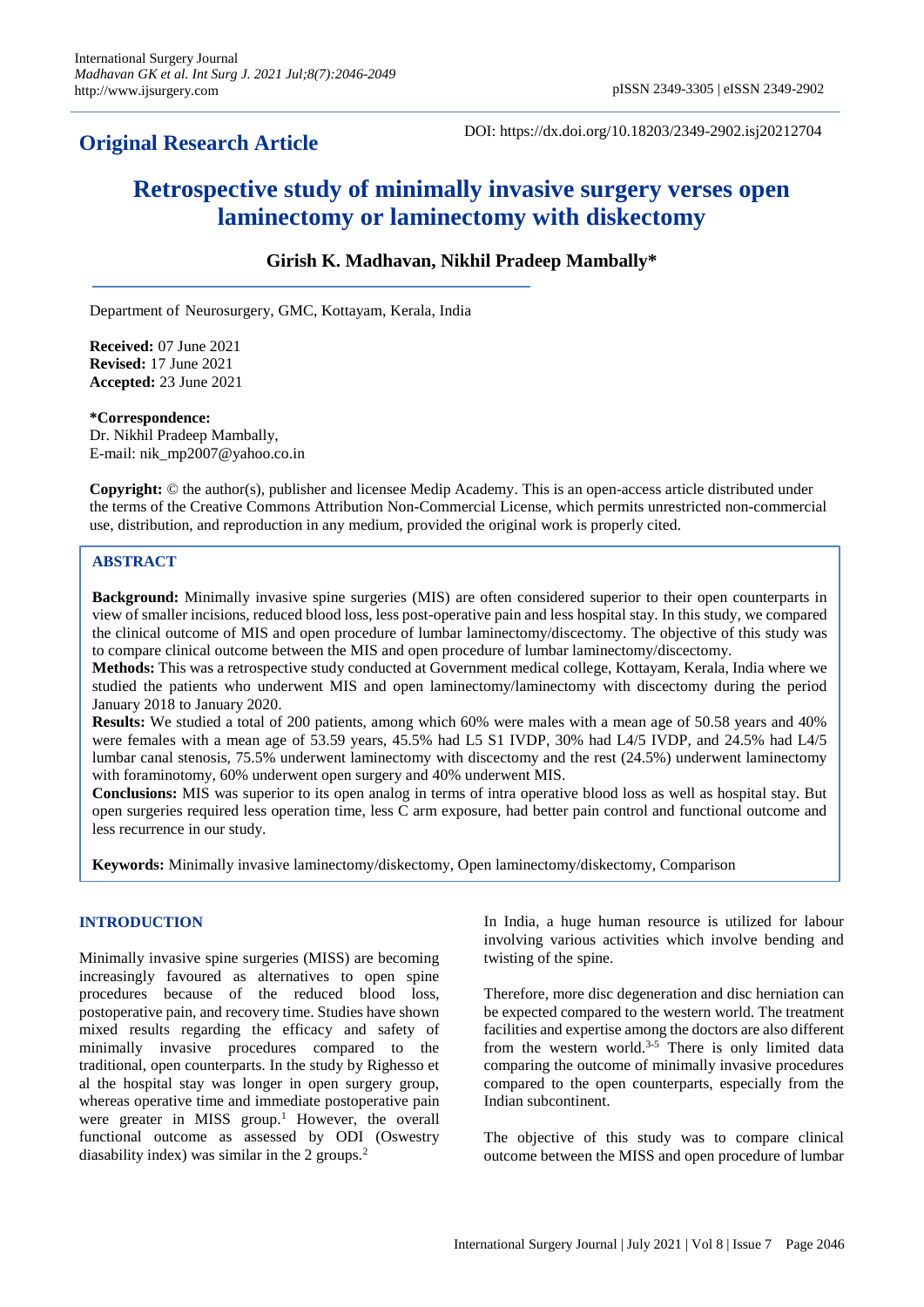laminectomy/discectomy from a tertiary centre in Kerala, India.

#### **METHODS**

This retrospective observational study was conducted in the department of neurosurgery, Govt. Medical College, Kottayam.

Patients who had undergone MISS and open laminectomy/laminectomy with discectomy in this centre during the period January 2018 to January 2020 were included in the study.

#### *Sample size and sampling*

The study by Righesso et al was considered as the parent study.<sup>1</sup> The main parameter taken was surgical time. Sample size (N) was calculated by the formula,

$$
N = \frac{(Z_{1-\frac{\alpha}{2}} + Z_{1-\beta})^2 (\sigma_1^2 + \sigma_2^2)}{(\mu_1 - \mu_2)^2}
$$

where  $(Z_{1-\frac{\alpha}{2}} + Z_{1-\beta})^2$  was 7.84, α (type 1 error) was 0.05 and β (type 2 error) was 20%.  $\sigma_1$  is standard deviation of first group and  $\sigma_2$  is standard deviation in second group,  $(\mu_1-\mu_2)$  is the difference between the mean of 2 groups.

On substituting the values,

$$
N = \frac{7.84(15.5^2 + 21.9^2)}{(82.6 - 63.7)^2}
$$

So, the minimum sample size in each group should be 16. We selected consecutive cases that underwent surgery from January 2018 to January 2020. Patients who were suffering from a rapidly evolving pathology (e.g. tumor) and traumatic pathologies, patients transferred to other hospitals before surgery or whose follow-up could not be assured, and patients less than 18 years of age were excluded from the study. A detailed Performa was used to collect the required data from the patient. Their records were analyzed and post-operative follow up assessment of pain and disability were studied.

The post-operative values were recorded at the final follow-up (after 3 months) for each study, and these included the visual analog scale (VAS) for back pain as well as radiation of pain to lower limbs and the ODI. VAS scores were scaled across studies to be 0-5 to allow for comparison. Estimated intra-operative blood loss was also recorded. The number of C arm fired to localize the level was also recorded. The average hospital stay was noted in our study. We focused on these outcome measures because they were the most prevalent across the studies analyzed.

#### *Statistical analysis*

Data assessment was done using SPSS software and Microsoft excel. Descriptive statistics were ascertained for the included studies. Means standard deviations and proportions were calculated for all outcomes of interest. The change in score was analyzed and significance was tested using Pearson Chi square test, ANOVA and linear association.

#### **RESULTS**

We studied a total of 200 patients, among which 60% were males with a mean age of 50.58 years and 40% were females with a mean age of 53.59 years, 45.5% had L5 S1 IVDP, 30% had L4/5 IVDP, and 24.5% had L4/5 lumbar canal stenosis, 75.5% underwent laminectomy with discectomy and the rest (24.5%) underwent laminectomy with foraminotomy, 60% underwent open surgery and 40% underwent MIS.

Among all, 65% of the patients had an ODI score between 41-60%, 15% each had 19-40% and 61-80%, 5% had 81- 100%. 50% had a VAS of 3 at admission, 35% had VAS of 4, 10% had VAS of 5 and 5% had VAS of 2 at admission. Among those patients who underwent open surgery, the time taken for surgery was 45 min-1.5 hrs in 74.2% and less than 45 min for the rest 25.8%. Among those who underwent MIS, the time required was 1.5-2.5 hrs for 50%, >2.5 hrs for 33.8% and between 45 min-1.5 hrs for the rest 16.2%. This difference in operation time was found to be significant with a p value of 0.00. Among those who underwent open surgery, 57.5% received 2 C arm exposures and 42.5% received 1 C arm exposure. In the MIS group, 58.5% received 3, 23.8% received 2 and 17.5% received 4. This difference was significant with a p value of 0.00. Among those who underwent open surgery, 58.3% had to stay in hospital for 3 days, and the rest 41.7% had to stay for 2 days. Among those who underwent MIS, 66.2% had to stay for 2 days and the rest 33.8% had to stay for 1 day. This difference in hospital stay was found to be statistically significant with a p value of 0.00. Among those who underwent open surgery, 48.3% had blood loss of 50-100 ml, 33.4% had 100-200 ml loss, and 18.3% had <50 ml loss. Among those who underwent MIS, 93.8% had <50 ml blood loss and the rest 6.2% had 50-100 ml loss.

This difference in blood loss was statistically significant with a p value of 0.00.

Among the open surgery group, 86.7% had an ODI of 0- 20% at discharge and the rest had 19-40% whereas among the MIS group, 75% had an ODI of 0-20% and 25% had 19-40% at discharge, which was statistically significant with a p value of 0.035. Similarly, among the open surgery group, 68.3% had a VAS of 1 and the rest 31.7% had a VAS of 0 a discharge whereas among the MIS group, 76.2% had a VAS of 1,13.8% had 2 and the rest 10% had 0 at discharge, which was found to be statistically significant.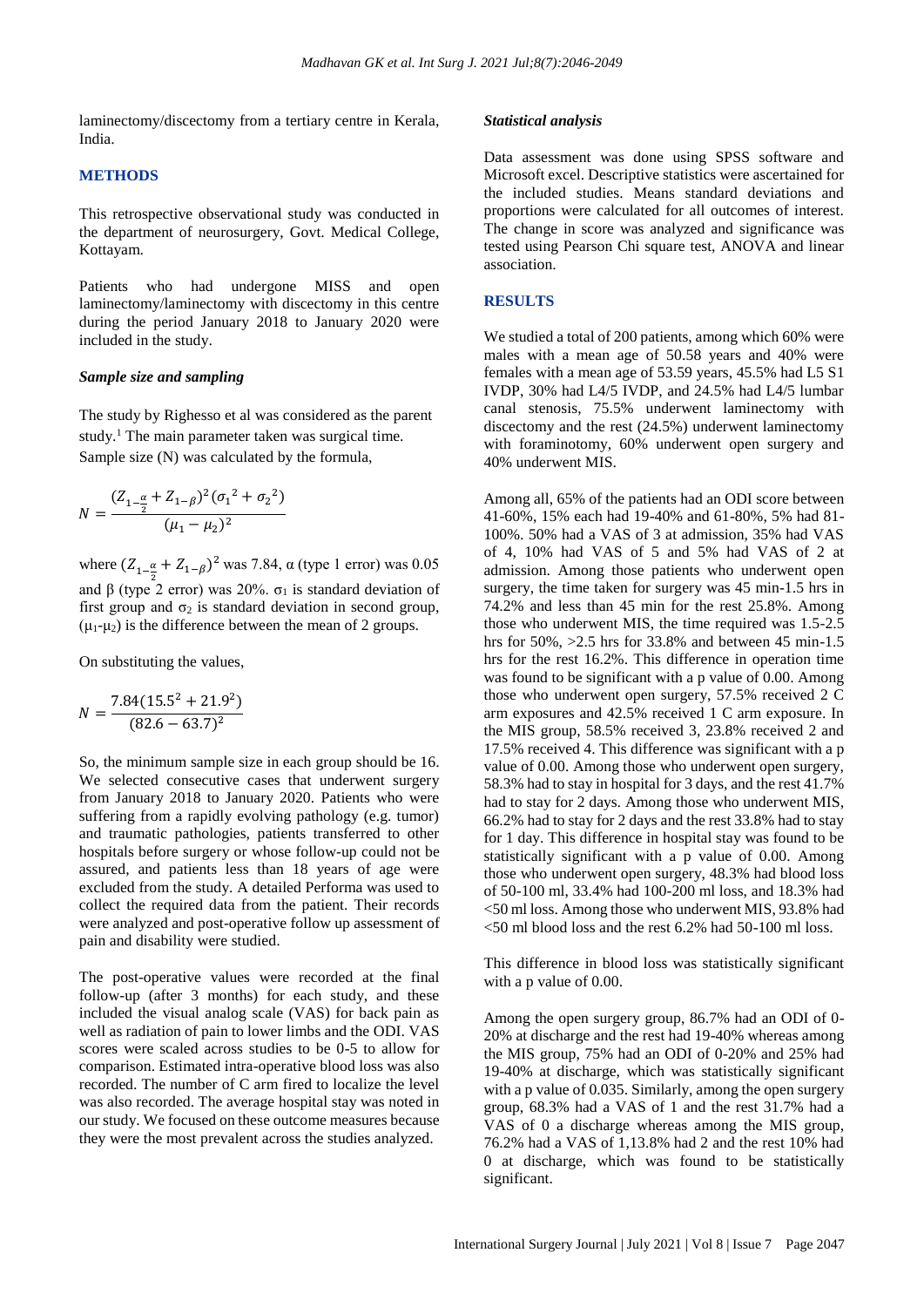Both the groups had a significant reduction in ODI as well as VAS at the time of discharge but open surgery group had better control. Among those who underwent open surgery, only 4.2% had recurrence of the disease whereas 12.5% of those who underwent MIS had recurrence which was statistically significant with a p value of 0.028.

#### **DISCUSSION**

MIS gained popularity among surgeons as it demonstrated advantages in terms of blood loss and hospital stay but its superiority over open surgery remains a debated topic till now. Several factors have been postulated behind the benefits of MIS, including smaller portals and reduced muscle stripping, which have been shown to reduce blood loss.

Wu et al demonstrated that discectomy via MIS resulted in significantly shorter hospital stay (4.8 days vs 7.3 days) and mean time to return to normal activities (15 days vs 21 days) compared to open discectomy.<sup>5,6</sup> However, they found no significant difference in pain improvement between the two groups.<sup>1</sup> We have the same result as per hospital stay, however our study demonstrated better pain relief in open surgery group. The study by Arts et al. in 2009 and the study by Lau et al in 2010 concluded that there is no significant difference in length of hospital stay or in timing of mobilization in both the groups.<sup>2,3</sup> In 2011, Lee et al demonstrated that there were no differences between MIS and open surgery with regards to duration of surgery, wound complications, or symptomatic recurrence requiring repeat surgery. Patients who underwent MIS had shorter mean length of stay compared to those who had undergone an open discectomy (0.48±0.84 days vs 0.82 $\pm$ 0.91 days, p=0.0156).<sup>4</sup> MIS is proposed to be beneficial for overweight or obese patients.

Systematic review of randomized controlled trials (RCTs) involving MIS versus open spine surgery performed using the PubMed database by McClelland et al showed that in lumbar disc herniation, MIS was inferior in providing pain relief and improving quality of life, had >10 times more radiation exposure and more recurrence rates but had shorter hospital stay.<sup>5</sup> These results support the findings in the current study. However, in their analysis, there was no difference in short-term function, long-term function, or 6 month postoperative ODI scores. But in our study, we could demonstrate a significant improvement in the open surgery group.

Our study demonstrated that open surgeries benefit in terms of reduced operating time, better VAS outcome, improved ODI and reduced recurrence rates along with reduced number of C arm firing done to localize the level.7- <sup>9</sup> The experience of the surgeon is the main determinant of the MIS outcome. It may not be surprising that in the hands of a well experienced surgeon, these results can vary.

Whether it's open or MIS, in appropriately selected patients, outcomes with either of the methods should be

comparable because the etiology of the patient's symptoms in both instances should be a herniated disc that has been addressed.<sup>10-12</sup>

#### *Limitations*

Selection bias was a key obstacle given the range of preoperative outcome measures reported and the baseline differences in the demographics of included studies. Specific approach techniques for each procedure were not accounted for due to variation and lack of description in specific studies. Different surgeons performing the surgeries may have added variability to clinical outcomes. It is unclear whether VAS is comparable from study to study because it is a subjective measure. Oswestry scoring is more standardized and, consequently, presumably more robust. Reported blood loss is highly dependent on surgeons and anesthesia practitioners and, as a result, should be interpreted carefully. Finally, this study only looked at end-point outcome measures, which might have led us to MIS any potential early improvement. A plethora of validated quality of life and back pain scores to evaluate recovery exists, but questions remain as to which measures are appropriate when comparing MIS to open spine procedures.

#### **CONCLUSION**

This systematic review suggests that MIS is superior to its open analog in terms of intraoperative blood loss as well as hospital stay. Open surgeries required less operation time, less C arm exposure, had better pain control and functional outcome and less recurrence in our study. While individual studies have demonstrated advantages in favour of MIS over traditional techniques, more highly powered, randomized clinical trials are needed to establish MIS techniques as standardized treatment strategies.

#### **ACKNOWLEDGEMENTS**

I would like to sincerely thank Dr. P. K. Balakrishnan, Dr. Ajax John, Dr. Krishna S., Dr. Rehna, Dr. Reshma for helping me to finish this study.

*Funding: No funding sources Conflict of interest: None declared Ethical approval: The study was approved by the Institutional Ethics Committee*

#### **REFERENCES**

- 1. Righesso O, Falavigna A, Avanzi O. Comparison of open discectomy with microendoscopic discectomy in lumbar disc herniations: results of a randomized controlled trial. Neurosurgery. 2007;61(3):545-9.
- 2. Wu X, Zhuang S, Mao Z, Chen H. Microendoscopic discectomy for lumbar disc herniation: surgical technique and outcome in 873 consecutive cases. Spine. 2006;31(23):2689-94.